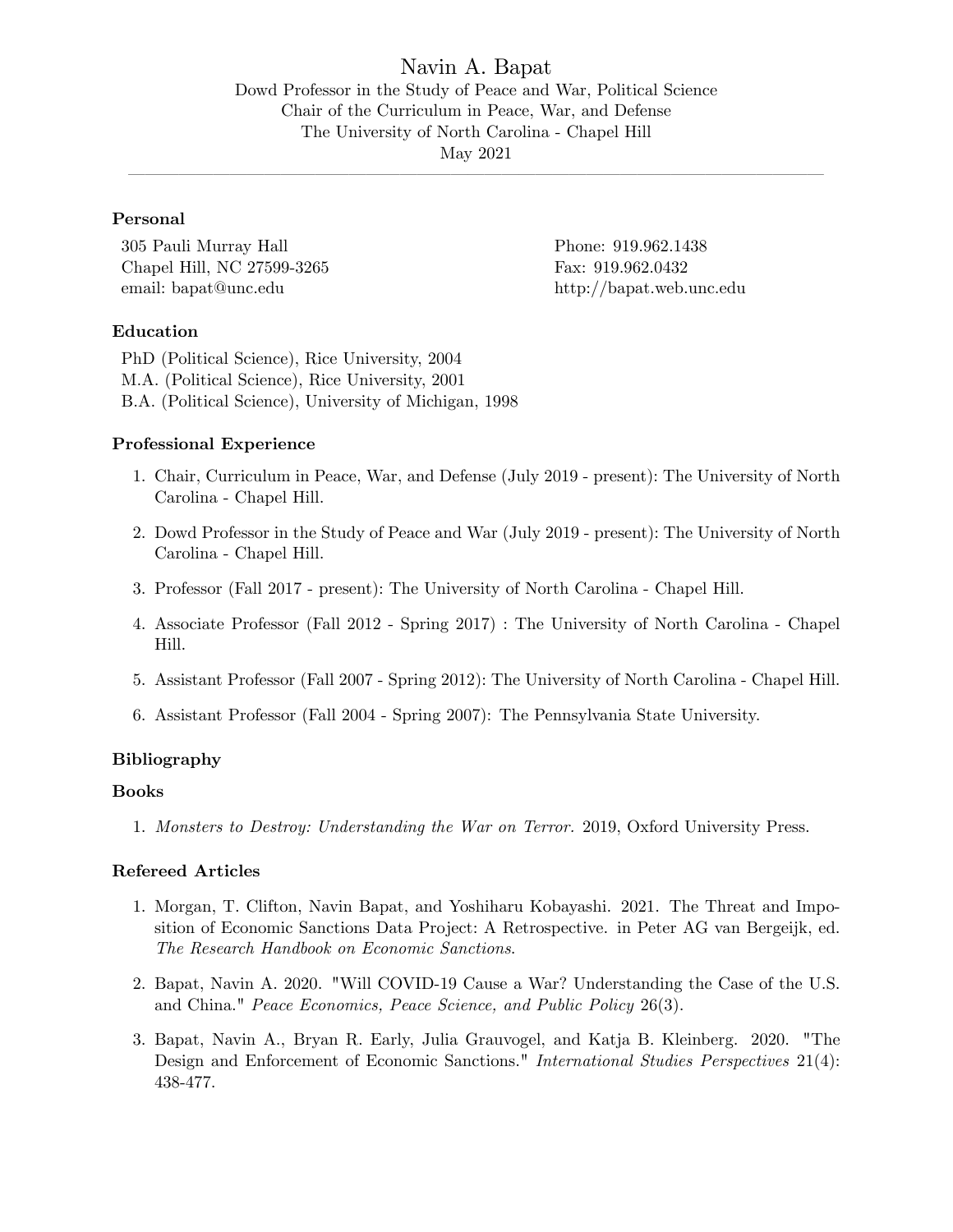- 4. Cilizoglu, Menevis and Navin A. Bapat. 2020. "Economic Coercion and the Problem of Sanctions-Proofing." Conflict Management and Peace Science 37(4): 385-408.
- 5. Estancona, Chelsea, Lucia Bird, Kaisa Hinkkainen, and Navin A. Bapat. 2019. "Civilian Self Defense Militias in Civil War." International Interactions 45(2): 215-266.
- 6. McLean, Elena, Kaisa Hinkkainen, Luis de la Calle, and Navin A. Bapat. 2018. "Economic Sanctions and the Dynamics of Terrorist Campaigns" Conflict Management and Peace Science 35(4): 378-401.
- 7. Best, Rebecca H. and Navin A. Bapat. 2018. "Bargaining with Insurgencies in the Shadow of Infighting." Journal of Global Security Studies 3(1): 23-37.
- 8. Bapat, Navin A. and Sean Zeigler. 2016. "Terrorism, Dynamic Commitment Problems, and Military Conflict." American Journal of Political Science 60(2): 337-351.
- 9. Bapat, Navin A., Luis de la Calle, Kaisa Hinkkainen, and Elena McLean. 2016. Economic Sanctions, Transnational Terrorism, and the Incentive to Misrepresent. Journal of Politics 78(1): 249-264.
- 10. Bapat, Navin A. and Bo Ram Kwon. 2015. "When are Sanctions Effective? A Bargaining and Enforcement Framework." International Organization 69(1): 131-162.
- 11. Bapat, Navin A. 2014. "The Escalation of Terrorism: Micro-level Violence and Interstate Conflict." *International Interactions* 40(4): 568-578.
- 12. Morgan, T. Clifton, Navin Bapat, and Yoshi Kobayashi. 2014. "The Threat and Imposition of Sanctions: Updating the TIES dataset." Conflict Management and Peace Science  $31(5)$ : 541-558.
- 13. Bapat, Navin A., Yoshiharu Kobayashi, Tobias Heinrich, and T. Clifton Morgan. 2013. "Determinants of Sanctions Effectiveness: Sensitivity Analysis Using New Data." International Interactions 39(1): 79-98.
- 14. Bapat, Navin A. and Kanisha Bond. 2012. "Alliances Between Militant Groups" British Journal of Political Science 42(4): 793-824.
- 15. Bapat, Navin A. 2012. "Understanding State Sponsorship of Militant Groups." British Journal of Political Science 42(1): 1-29.
- 16. Bapat, Navin A. 2011. "Terrorism, Democratization, and U.S. Foreign Policy" Public Choice 149 (3-4): 315-335.
- 17. Bapat, Navin A. 2011. "Transnational Terrorism, U.S. Military Aid, and the Incentive to Misrepresent." Journal of Peace Research 48(3): 303-318.
- 18. Bapat, Navin A. 2010. A Game Theoretic Analysis of the Afghan Surge. Foreign Policy Analysis 6(3): 217-236.
- 19. Bapat, Navin A. and T. Clifton Morgan. 2009. Multilateral versus Unilateral Sanctions Reconsidered: A Test Using New Data. International Studies Quarterly 53(4): 1075-1094.
- 20. Morgan, T. Clifton, Navin A. Bapat, and Valentin Krustev. 2009. The Threat and Imposition of Sanctions 1971-2000. Conáict Management and Peace Science 26(1): 92-110.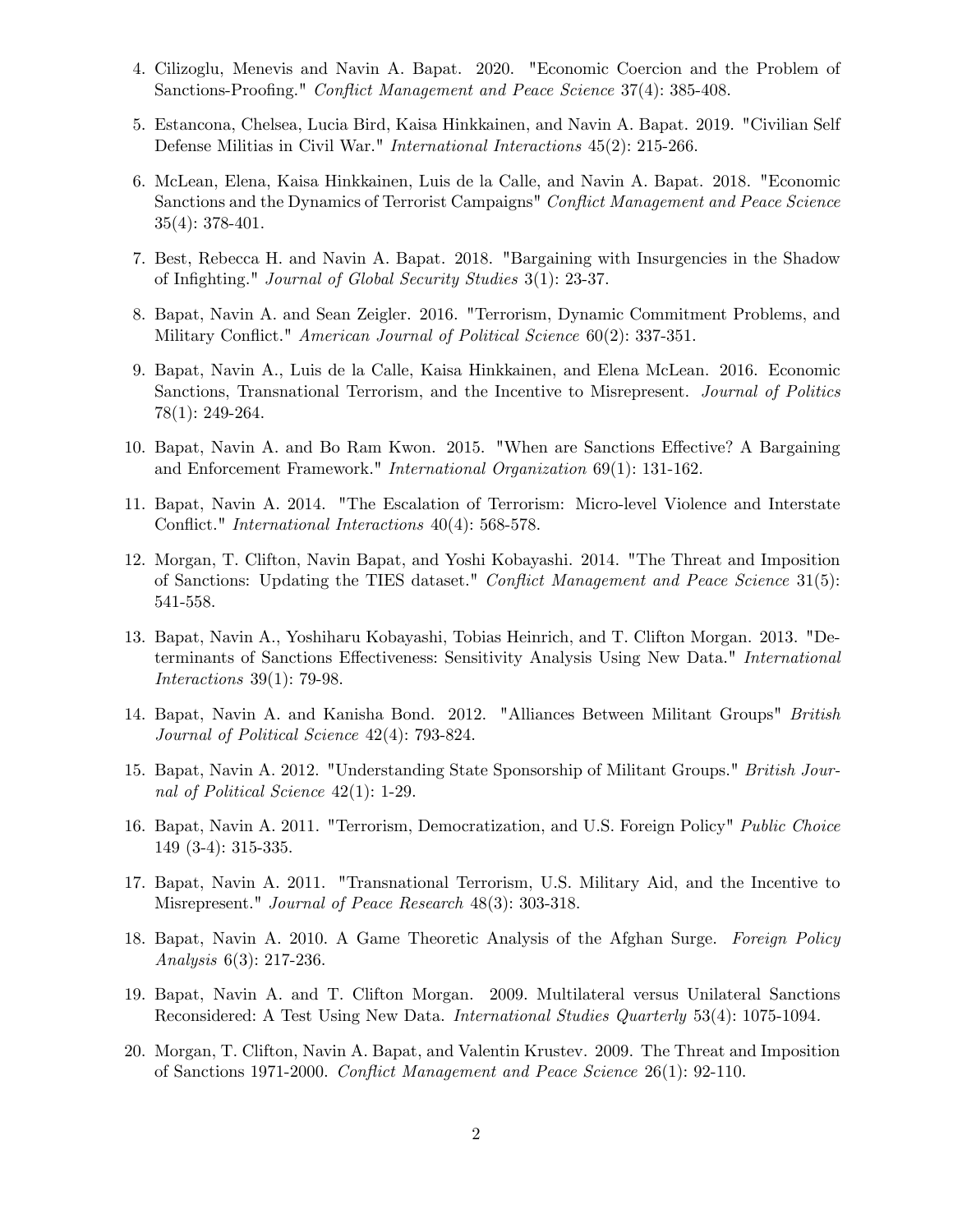- 21. Bapat, Navin A., Daniel Ertley, Chansonette Hall, and Mark Lancaster. 2007. Perfect Allies? The Case of Iraq and al Qaeda. International Studies Perspectives 8(3): 272-286.
- 22. Bapat, Navin A. 2007. The Internationalization of Terrorist Campaigns. Conflict Management and Peace Science 24(2): 265-280.
- 23. Bapat, Navin A. 2006. State Bargaining in Transnational Terrorist Events. International Studies Quarterly 50(2): 213-229.
- 24. Bapat, Navin A. 2005. Insurgency and the Opening of Peace Processes. Journal of Peace Research 42(6): 699-717.
- 25. Morgan, T. Clifton and Navin A. Bapat. 2003. Imposing Sanctions: States, Firms, and Economic Coercion. International Studies Review 5(4): 507-521.

#### Works in Progress

- 1. Understanding the Bargaining Model of Sanctions (Book Manuscript with Cliff Morgan).
- 2. "The Sword Both Ways: Sanctions Enforcement and the Costs of Economic Coercion" (with Bryan Early, Julia Grauvogel, and Katja Kleinberg).
- 3. "Economic Sanctions and Strategic Target Aggression" (with Menevis Cilizoglu).
- 4. "Terrorism and Political Opportunism" (with Daniel Gustafson and Rob Williams).
- 5. "Terrorism as Theft" (with Carmen Huerta).

## Book Reviews

- 1. Michael Kenney. 2019. The Islamic State in Britain. Perspectives on Politics.
- 2. Barak Mendelsohn. 2018. The Al Qaeda Franchise. Perspectives on Politics.
- 3. Michael J. Mazarr. 2007. Unmodern Men in a Modern World: Radical Terrorism, Islam, and the War on Modernity. Critical Studies on Terrorism.
- 4. Ahmed Hashim. 2006. Insurgency and Counter-Insurgency in Iraq. Political Science Quarterly.
- 5. Frank P. Harvey. 2004. Smoke & Mirrors: Globalized Terrorism and the Illusion of Multilateral Security. Canadian Journal of Political Science.

#### Selected Conference Presentations

- 1. "White Terrorism and Economic Security" (with Carmen Huerta). Paper presented at the 2018 Conference on Political Violence and Terrorism, Washington University in St. Louis, Oct. 18-19.
- 2. "Economic Sanctions and Strategic Target Aggression" (with Menevis Cilizoglu). Paper Presented at the 2018 American Political Science Association.
- 3. "In Defense of Privilege: Understanding Rightist Terrorism" (with Carmen Huerta). Paper Presented at the 2018 State Politics and Policy Conference at Pennsylvania State University.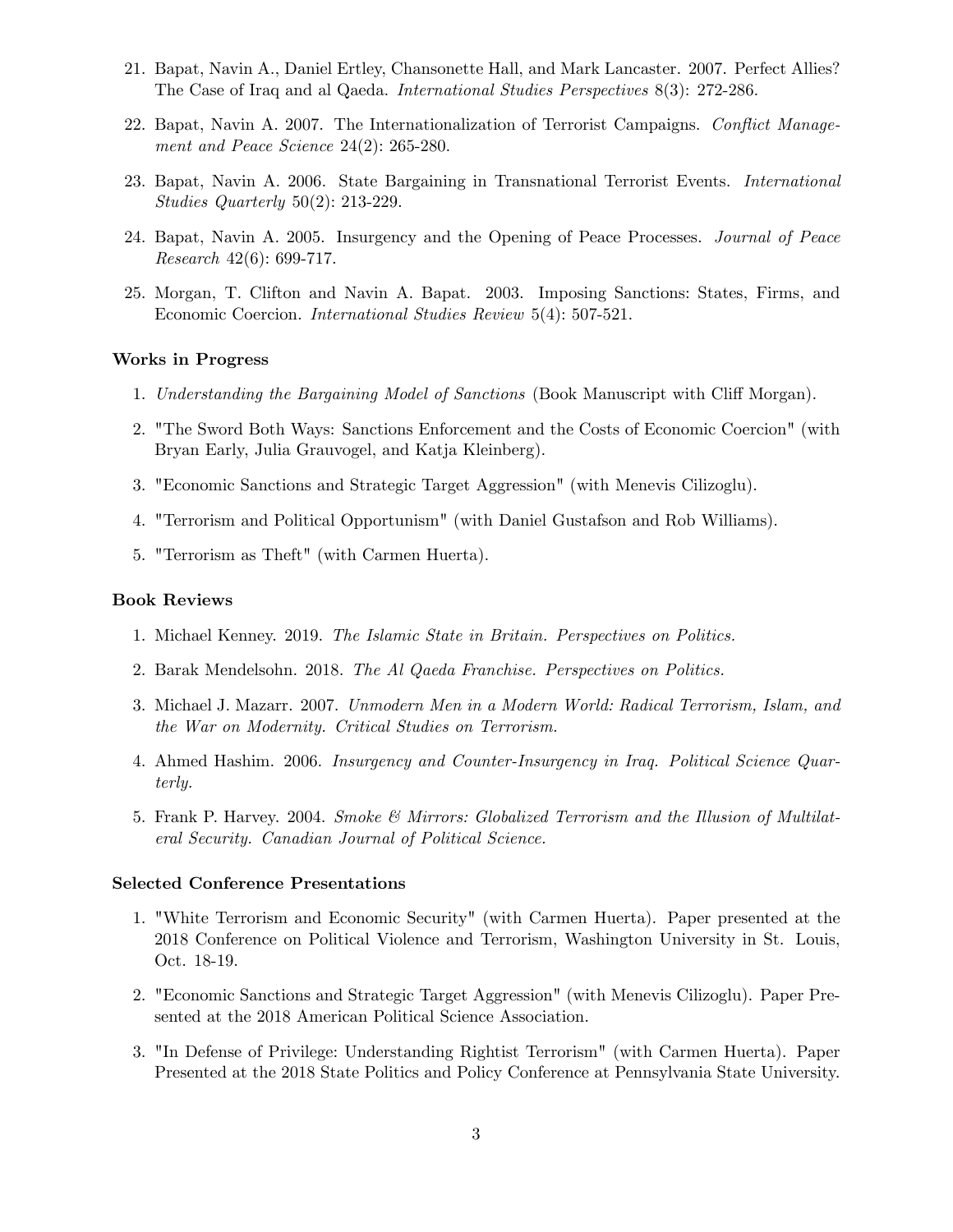- 4. "In Defense of Privilege: Understanding Rightist Terrorism" (with Carmen Huerta). Paper Presented at the 2018 International Studies Association Meeting.
- 5. "Terrorism and Political Opportunism" (with Daniel Gustafson and Rob Williams). Paper Presented at the 2017 Network of European Political Scientists Meeting.
- 6. "Economic Coercion and the Problem of Sanctions Proofing" (with Menevis Cilizoglu). Paper Presented at the 2016 International Studies Association Meeting.
- 7. "Understanding Paramilitary Violence" (with Lucia Bird, Chelsea Estancona, and Kaisa Hinkkainen). Paper Presented at the 2015 Meeting of the Peace Science Society, International.
- 8. "Terrorism and the Consolidation of Africaís States" (with Noam Argov). Paper Presented at the 2014 Terrorism and Policy Conference at the University of Texas at Dallas.
- 9. "Terrorism, Dynamic Commitment Problems, and Military Conáict" (with Sean Ziegler). Presented at the 2014 International Studies Association Meeting.
- 10. "Transnational Terrorism, Economic Sanctions, and the Incentive to Misrepresent" (with Elena McClean, Luis de la Calle, and Kaisa Hinkkainen). Presented at the 2013 Rice Workshop on the Threat and Imposition of Sanctions Dataset and at the 2014 International Studies Association Meeting.
- 11. "Economic Sanctions and the Dynamics of Terrorist Campaigns" (with Elena McClean, Luis de la Calle, and Kaisa Hinkkainen). Presented at the 2013 Rice Workshop on the Threat and Imposition of Sanctions Dataset and at the 2014 International Studies Association Meeting.
- 12. "Transnational Terrorism and Economic Sanctions" (with David Carter) Presented at the 2013 International Studies Association Meeting.
- 13. "Terrorism and Territorial Conflict." Presented at the 2012 Terrorism and Policy Conference at UT Dallas, hosted by Todd Sandler.
- 14. "Terrorism, Democratization, and U.S. Foreign Policy." Presented at the 2011 Terrorism and Policy Conference at UT Dallas, hosted by Todd Sandler.
- 15. "When are Sanctions Effective? A Bargaining and Enforcement Framework." with Bo Ram Kwon. Paper to be Presented at the 2011 meeting of the International Studies Association, Montreal, Quebec.
- 16. "Insurgencies and the Internal Commitment Problem." Paper Presented at the 2010 Annual Meeting of the Peace Science Society, University of North Texas.
- 17. "Transnational Terrorism, U.S. Military Aid, and the Incentive to Misrepresent." Paper Presented at the 2010 Annual Meeting of the American Political Science Association, Washington DC.
- 18. "Understanding the Early Dynamics of Terrorist Campaigns: An Empirical Test of an Agent Based Simulation" with D. Scott Bennett. Paper Presented at the Annual Meeting of the International Studies Association, New Orleans, LA.
- 19. "Explaining Wars on Terrorism: Transnational Militant Groups and Interstate Crises." Paper Presented at the 2009 Annual Meeting of the Peace Science Society, University of North Carolina-Chapel Hill.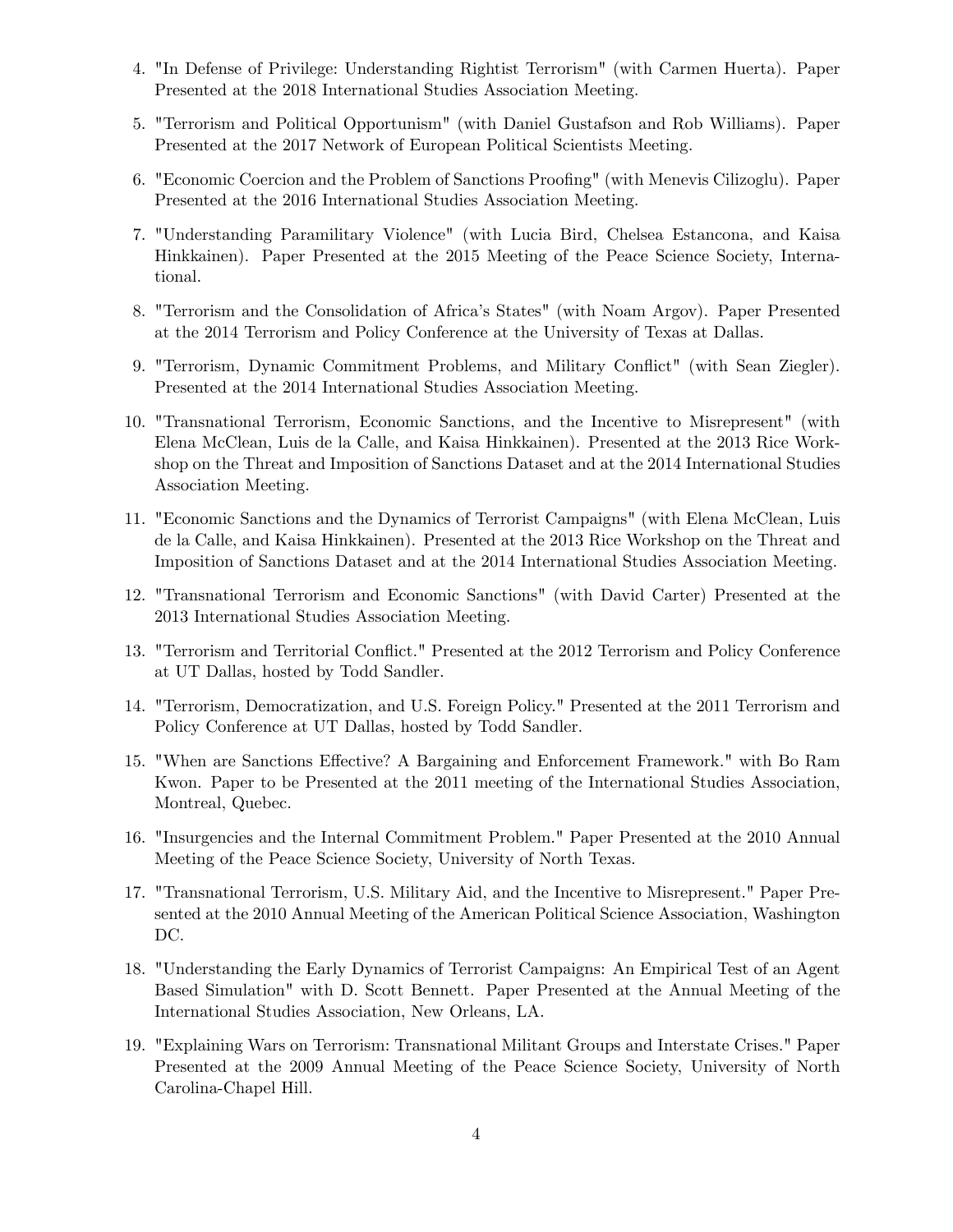20. University of Texas at Dallas (Spring 2010) "Transnational Terrorism, U.S. Military Aid, and the Incentive to Misrepresent." Presented at the Terrorism and Policy Conference at UT Dallas hosted by Todd Sandler.

# Grants

- 1. University of Texas at Dallas Seed Grant. Work Pray Kill: An Experimental Analysis of Hierarchies in Terrorist Organizations. Awarded 11/7/2010, Co-PIs (Victor Asal, Marco Castillo, Enrique Fatas, Eric Larson, Tara Larson, Ragan Petrie). Amount: \$5,000.
- 2. National Science Foundation SES 1000328. Collaborative Research. Simulating the Dynamics of Insurgency. Awarded 1/5/2010, Co-PI (with D. Scott Bennett) Amount: \$108,363.00. Duration: 9/1/2010-8/31/2012.
- 3. National Science Foundation SES 0921264. Collaborative Research: The Threat and Imposition of Economic Sanctions. Awarded 8/3/2009, Co-PI (with T. Clifton Morgan). Amount: \$162,656.00. Duration: 8/1/2009-7/30/2012.

# Service

- 1. Chair, Curriculum in Peace, War, and Defense (Fall 2019 present).
- 2. Editorial Boards: International Interactions, Conflict Management and Peace Science, Defense and Peace Economics.
- 3. Moore Undergraduate Research Apprentice Program (Summer 2013, Summer 2014): Faculty adviser and lecturer in statistics workshop (2013).
- 4. Participant in Summer Workshop on Teaching and Terrorism (2006).
- 5. Peace Science Society International Councilor (Fall 2010 2013)
- 6. PWAD Advisory Board Member (Fall 2007 present)
- 7. Conáict Processes Section Organizer for American Political Science Association Meeting (Fall 2010).
- 8. Reviewer: National Science Foundation.
- 9. Panelist: National Science Foundation, Security and Preparedness, (Fall 2020 present).
- 10. Referee: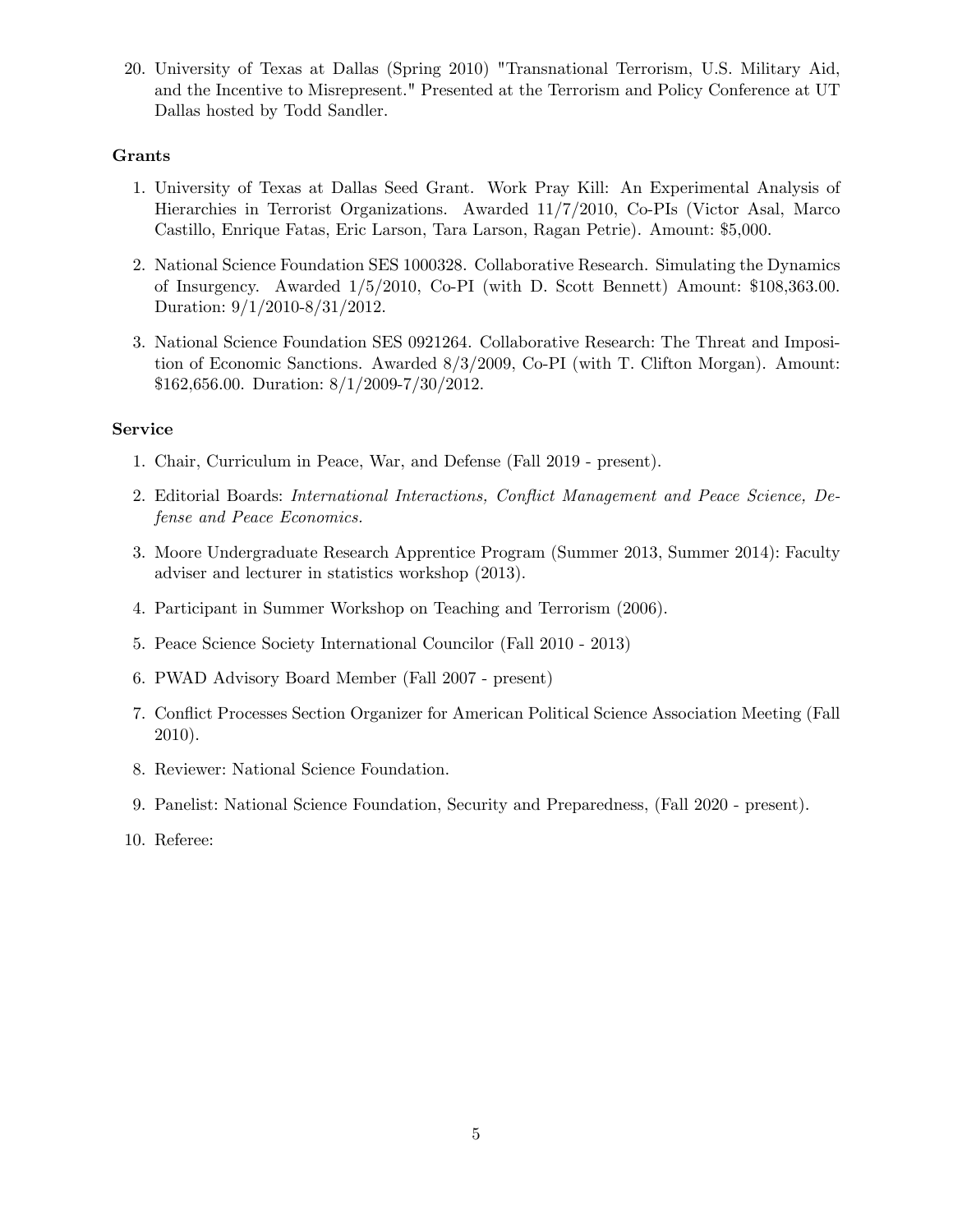American Political Science Review American Journal of Political Science Journal of Politics British Journal of Political Science International Organization World Politics Public Choice Oxford Economic Papers Economics and Politics International Studies Quarterly Journal of Conflict Resolution Conflict Management and Peace Science Political Science Quarterly Political Research Quarterly Terrorism and Political Violence Defense and Peace Economics Socio-Economic Planning Sciences International Economic Review European Journal of International Relations Foreign Policy Analysis International Studies Review Oxford University Press Stanford University Press University of Pennsylvania Press

## UNC Graduate Committees

- 1. Bailee Donahue (2016)
- 2. Rob Williams (2015)
- 3. Daniel Gustafson (2015)
- 4. Chelsea Estancona (2014)
- 5. Lucia Bird (2014)
- 6. Menevis Cilizoglu (2014)
- 7. Bryce Loidolt (2012)
- 8. Lindsey Reid (2012)
- 9. Chris Watt (2012)
- 10. Elizabeth Menninga (2011)
- 11. Alex Parets (2010)
- 12. Art Gibb (2010)
- 13. Christopher Dittmeier (2010)
- 14. Reed Wood (2008)